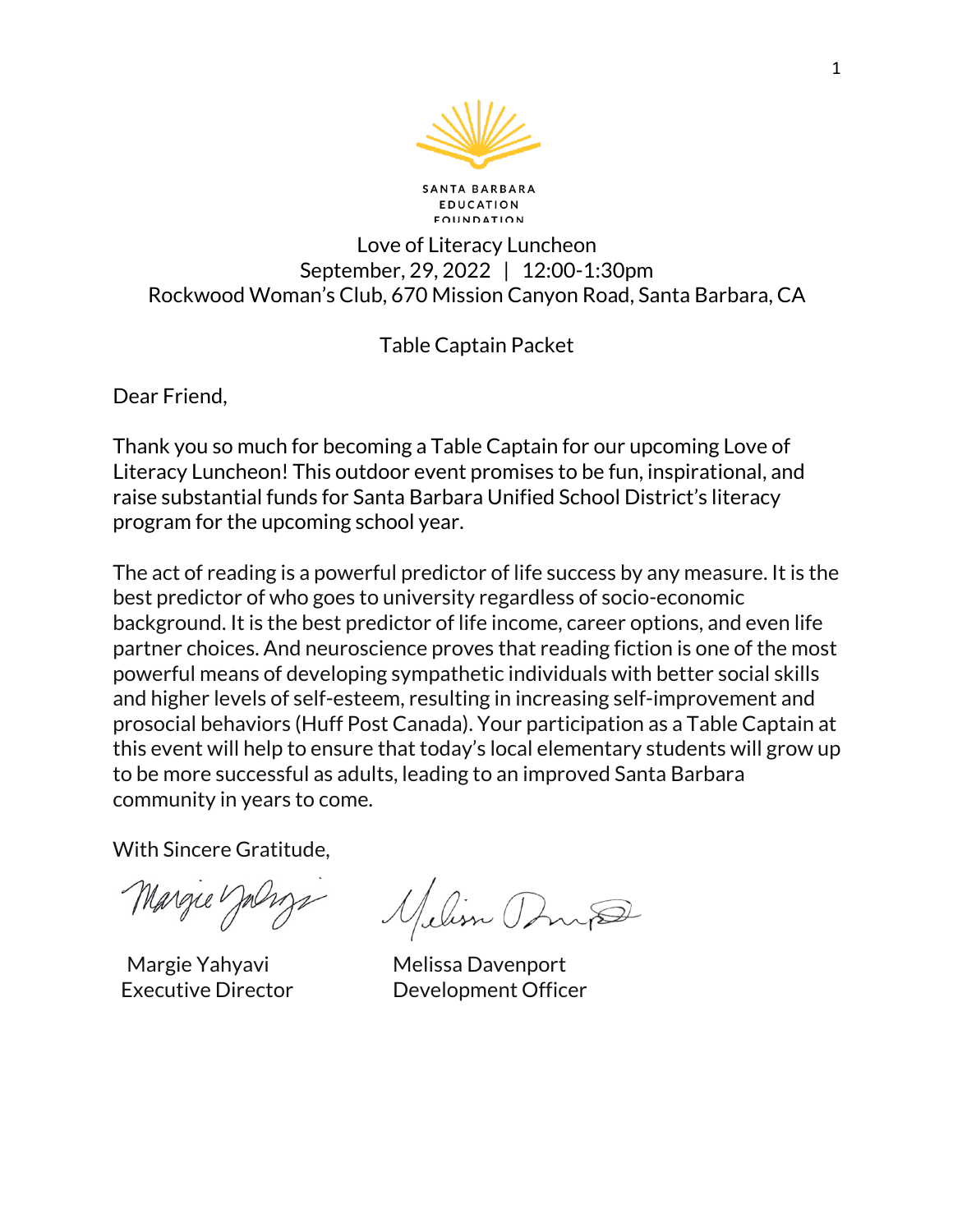## **The key to success**:

Table captains are the true stars of the luncheon, and we want to ensure you know how important you are! By reaching out, sharing information about Santa Barbara Education Foundation, and encouraging people to attend the luncheon, you are true ambassadors for a more literate community in years to come.

### **As a table captain, here's what's in it for you:**

- Name listed in the event program and on the SBEF website
- Table captain photos at the event will be submitted to local periodical society columns and posted on our website
- Recognition in pre-event publicity
- A special thank-you gift

## **What to Expect:**

#### **During the luncheon, table captains and their guests will:**

- Enjoy a complimentary meal
- Learn more about the work SBEF is doing in our community to help students at SBUSD with literacy
- Hear an inspiring keynote address
- Be asked to support SBEF and the District's literacy program with a donation (suggested minimum of \$100)
- Come away inspired!

To be a Table Captain, contact Melissa Davenport at melissa@santabarbaraeducation.org.

Then, start inviting guests. A sample email is below:

#### Dear …………

I hope this email finds you well, and I am excited to invite you to join my table at the Santa Barbara Education Foundation's (SBEF) upcoming Love of Literacy Luncheon on Thursday, September 29, 2022, from 12-1:30 at Rockwood Woman's Club (670 Mission Canyon Rd.). The luncheon is free of charge to attend. However, an ask will be made to donate to Santa Barbara Unified School District's (SBUSD) literacy program, where guests may donate an amount that is meaningful to them (the suggested minimum donation is \$100).

Thank you so much for letting me know whether you can join my table at this event as soon as possible. Please confirm by responding to this email and call me at (your number) should you have questions. **The deadline to register is September 15, 2022.**

If you cannot attend, please consider donating to Santa Barbara Education Foundation to support the literacy program at sbefoundation.org. You may also find more information about SBEF's work on our website.